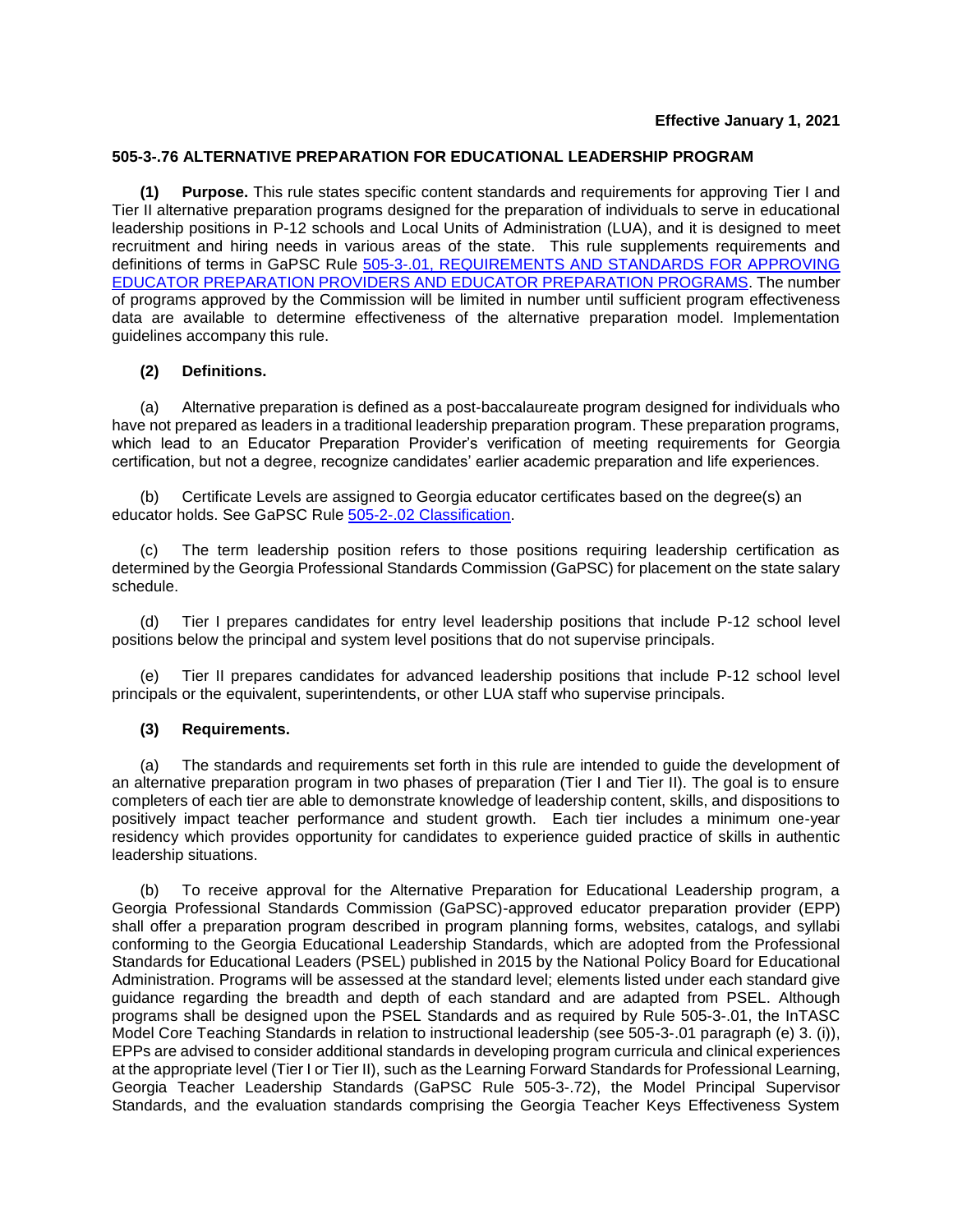(TKES) and the Georgia Leader Keys Effectiveness System (LKES). GaPSC and Georgia Department of Education (GaDOE) rules are often focused on implementation of such standards; candidates shall complete preparation programs prepared to implement programs and processes that address such standards. Professional learning as described in the GaPSC certificate renewal rule (Rule 505-2-.36, [RENEWAL REQUIREMENTS\)](https://www.gapsc.com/Rules/Current/Certification/505-2-.36.pdf?dt=%3C%25#Eval() and continuous improvement as described in GaDOE rules and processes shall be addressed in the leadership preparation curriculum and clinical experiences. Guidelines that accompany this rule, *Guidelines for EPPs: Alternative Preparation for Educational Leaders Programs*, provide detailed information to support development of the program. Effective educational leaders:

- 1. Develop, advocate, and enact a shared mission, vision, and core values of high-quality education and academic success and well-being of each student. Education leaders build consensus among all stakeholders to develop an educational mission, vision, and core values of what students should know and do as a consequence of their schooling, as well as what it means for students to become well-adjusted, contributing members of society. Building such a vision supported by core values can require reconciling possibly competing perspectives among diverse members of the school community. Based on this vision, leaders work with school and community members to establish the school's mission, and to plan, implement, monitor, and evaluate impact to promote continuous and sustainable improvement. Effective leaders:
	- (i) Using relevant data and in collaboration with school and community members, develop an educational mission, vision and statement of core values for the school to promote student success and well-being.
	- (ii) In collaboration with members of the school and the community and using relevant data, develop and promote a vision for student success and well-being by articulating, advocating, and cultivating core values that define the school's culture and stress the imperative of child-centered education; high expectations and student support; equity, inclusiveness, and social justice; openness, caring, and trust; and continuous improvement.
	- (iii) Utilize best practices to strategically identify, implement, and evaluate actions to achieve the vision, mission, and core values for the school.
	- (iv) Ensure core values support processes and procedures that allow all students access to the most effective teachers and an instructional program that will ensure they are college and career ready.
	- (v) Develop a systematic, inclusive, and comprehensive process to review, revise, and communicate the school's mission, vision and core values, and respond to changing expectations and opportunities for the school, and changing needs and situations of students.
	- (vi) Develop shared understanding of and commitment to mission, vision, and core values within the school and the community.
	- (vii) Monitor communications and actions to build and sustain school and community alignment with the shared vision, mission, and core values.
	- (viii) Model and pursue the school's mission, vision, and core values in all aspects of leadership.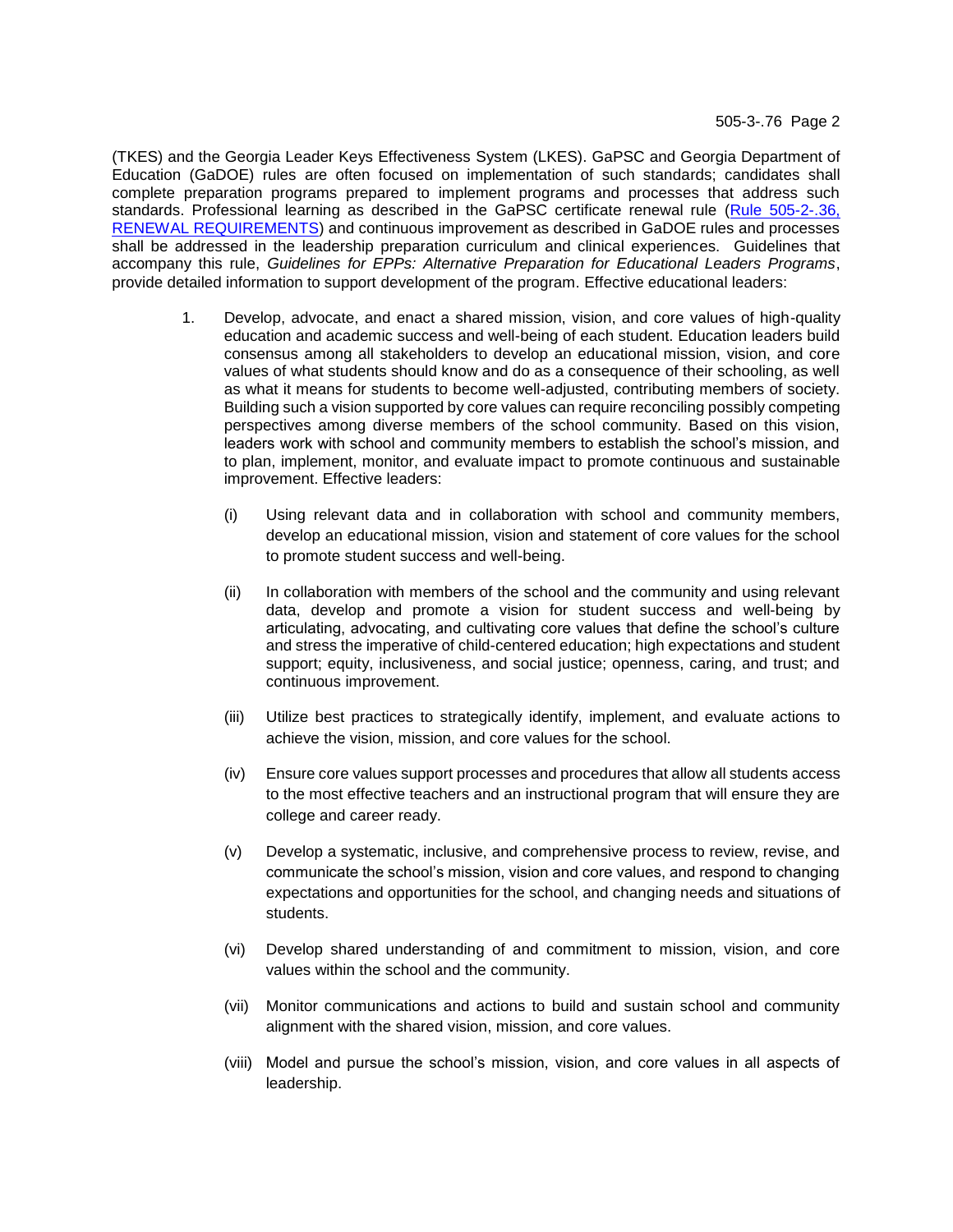- 2. Act ethically and according to professional norms to promote each student's academic success and well-being. Educational leaders are professionals who ensure personnel are equipped with professional understanding of the school's mission and the professional norms that must be followed to ensure student success and well-being. Leaders have an understanding of ethical principles to guide actions and decision-making, which must be within the boundaries of professional practice. Leaders foster the development of a school culture that nurtures understanding of professional conduct and ethics, and have a professional responsibility to take an intentional approach to ensure not only regulatory enforcement, but also ethics education, outreach, and prevention. Effective leaders:
	- (i) Act ethically and professionally in personal conduct, relationships with others, decision-making, stewardship of the school's resources, and all aspects of school leadership.
	- (ii) Act according to and promote the professional norms of integrity, fairness, transparency, trust, collaboration, perseverance, learning, and continuous improvement.
	- (iii) Place children at the center of education and accept responsibility for each student's academic success and well-being.
	- (iv) Safeguard and promote the values of democracy, individual freedom and responsibility, equity, social justice, community, and diversity.
	- (v) Lead with interpersonal and communication skill, social-emotional insight, and understanding of all students' and staff members' backgrounds and cultures.
	- (vi) Provide moral direction for the school and promote ethical and professional behavior among faculty and staff.
- 3. Strive for equity of educational opportunity and culturally responsive practices to promote each student's academic success and well-being. Education leaders create a school culture that values diversity. Students are known, accepted, valued, and empowered to reach their full potential. The school's culture supports a climate in which students are healthy, safe, and supported. The culture defines high expectations, encourages trust, and expects all to be responsible participants; as a result, all students thrive. Effective leaders:
	- (i) Ensure that each student feels a sense of belonging, is treated fairly and respectfully, and is accepted and valued as an active member of the school community.
	- (ii) Recognize, respect, and employ each student's strengths, diversity, and culture as assets for teaching and learning.
	- (iii) Analyze data to ensure that each student has equitable access to effective teachers, learning opportunities, academic and social support, and other resources needed for college/career readiness.
	- (iv) Develop and communicate expectations and codes of conduct to address student behavior in a positive, fair, and unbiased manner.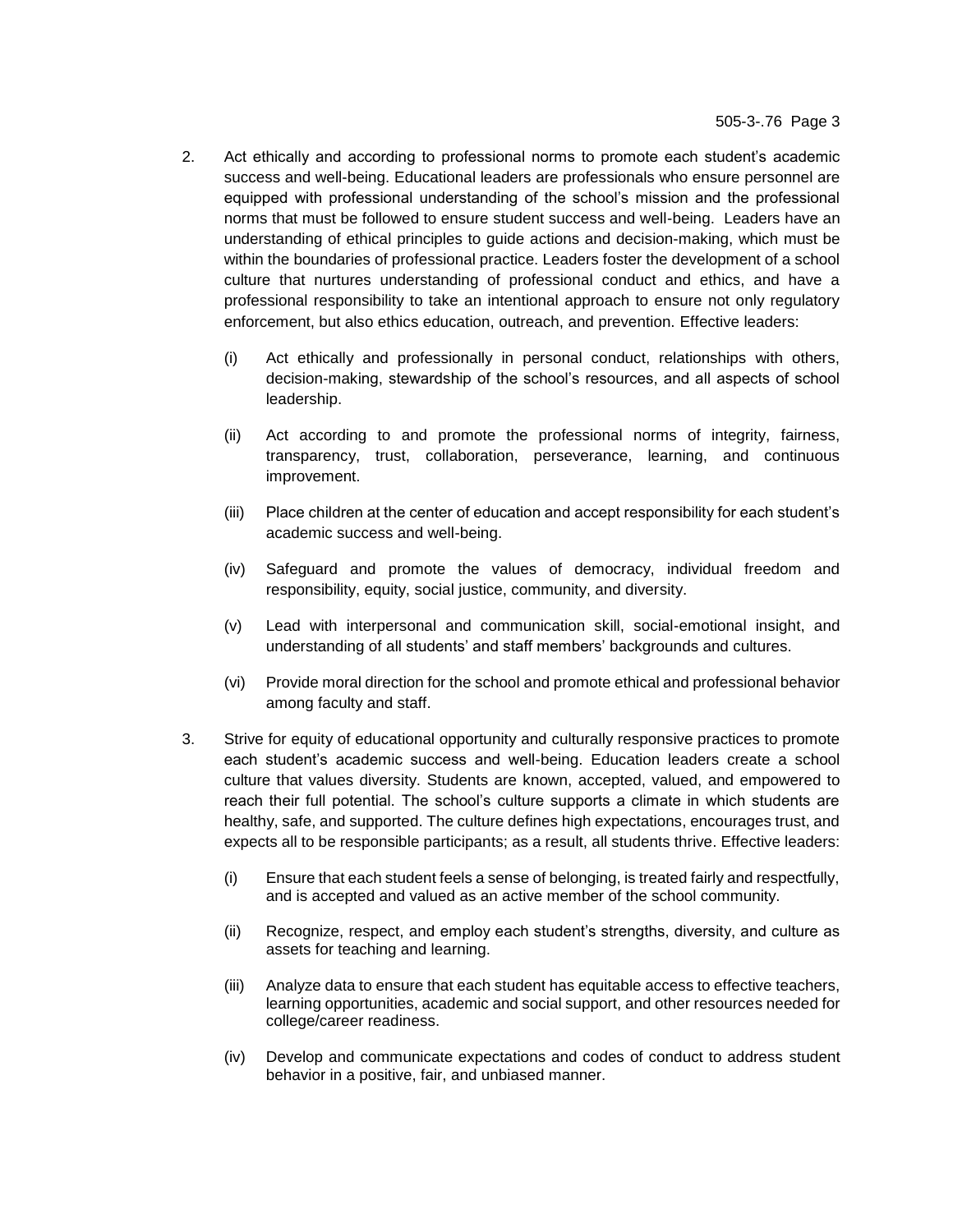- (v) Confront and alter institutional biases and eliminate barriers associated with race, class, culture and language, gender and sexual orientation, and disability or special status.
- (vi) Utilize a variety of strategies to examine and address assumptions and beliefs that may conflict with vision, mission, core values, and goals.
- (vii) Incorporate knowledge of the social, cultural, leadership, and political dynamics of the school community to cultivate a positive academic learning environment.
- (viii) Promote the preparation of students to live productively in and contribute to the diverse cultural contexts of a global society.
- (ix) Act with cultural competence and responsiveness in their interactions, decision making, and practice.
- 4. Develop and support intellectually rigorous and coherent systems of curriculum, instruction, and assessment to promote each student's academic success and well-being. Effective educational leaders develop and support equitable and intellectually rigorous and coherent systems of curriculum, instruction, and assessment to maximize each student's growth and learning. Education leaders promote the use of rigorous curricula, which set high expectations for students and are aligned to academic standards. They seek to maximize student learning through authentic and differentiated pedagogy, systems of support, and effective assessment strategies that inform instruction. They develop and coordinate these systems in ways that create opportunities to personalize the academic program to meet individual student needs. The effectiveness of implementation and the impact of these systems on student learning are evaluated. Effective leaders:
	- (i) Promote the mission, vision, and core values of the school, embody high expectations for student learning, and align curriculum, instruction and assessment with academic standards that are culturally responsive.
	- (ii) Align and focus systems of curriculum, instruction, and assessment within and across grade levels to promote student academic success, love of learning, the identities and habits of learners, and healthy sense of self.
	- (iii) Promote instructional and assessment practice that is consistent with knowledge of learning, learner growth and development, effective pedagogy, and the needs of each student.
	- (iv) Guide the selection and implementation of evidence-based teaching strategies, curricular materials, educational technologies, and other resources appropriate to address diverse student populations.
	- (v) Ensure instructional practice that is intellectually challenging, authentic to student experiences, aligned to student strengths, and is differentiated and personalized.
	- (vi) Collaboratively model and promote with all stakeholders a culture of high expectations for all students.
	- (vii) Promote the effective use of technology.
	- (viii) Employ valid assessments that are consistent with knowledge of child learning and development and technical standards of measurement.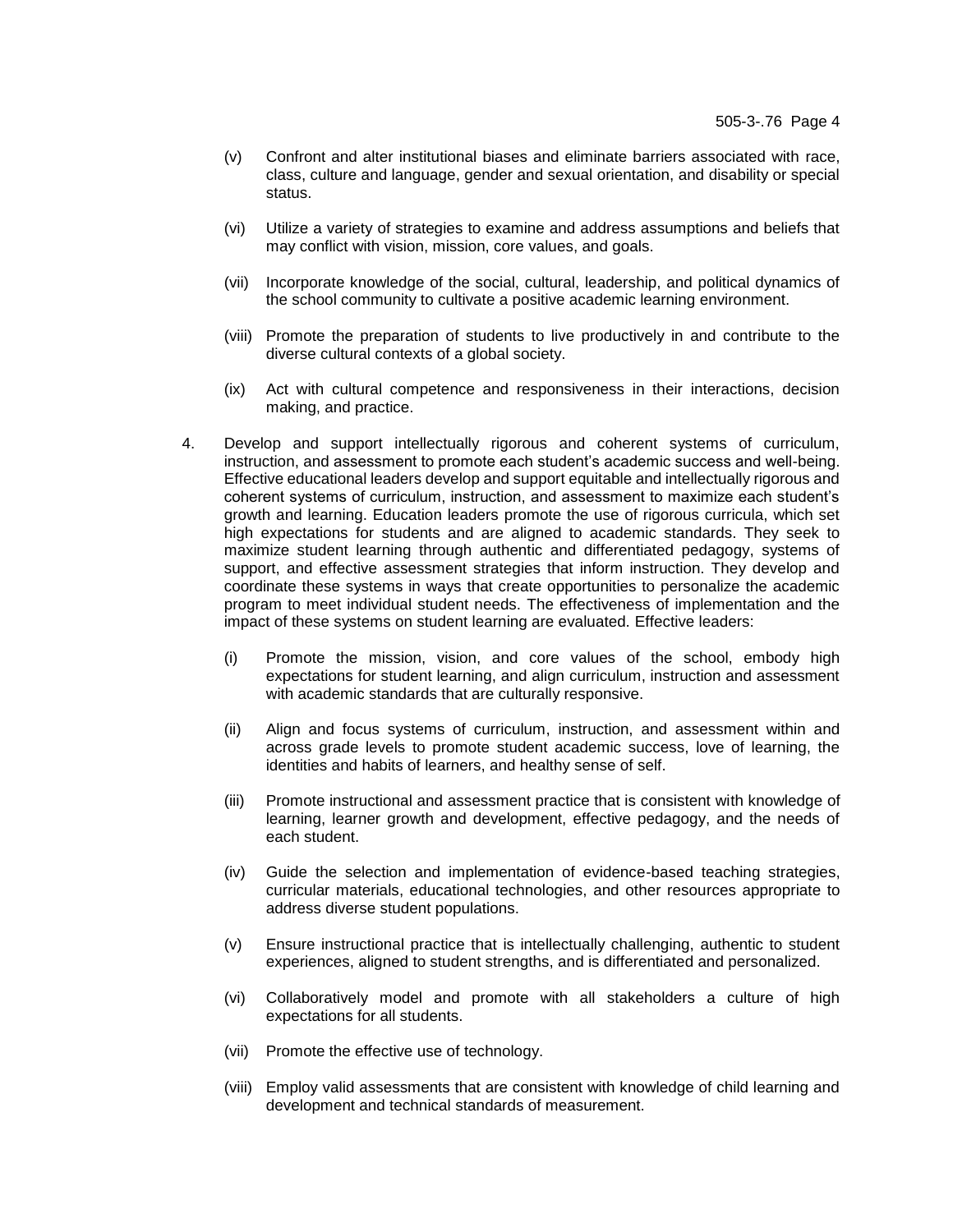- (ix) Monitor and evaluate the use of diagnostic, formative, and summative assessment to provide timely and accurate feedback to students and parents, and to inform instructional practices.
- 5. Cultivate an inclusive, caring, and supportive school community that promotes the academic success and well-being of each student. Education leaders build a school culture and climate that supports students being known and valued. The learning environment is personalized so students feel encouraged to engage with others as active learners. In such an environment learners are willing to take chances in their learning since a support system has been built to reinforce student learning. Effective leaders:
	- (i) Build and maintain a safe, caring, and healthy school environment that meets the academic, social, emotional, and physical needs of each student.
	- (ii) Create and sustain a school environment in which each student is known, accepted and valued, trusted and respected, cared for, and encouraged to be an active and responsible member of the school community.
	- (iii) Provide coherent systems of academic and social supports, services, extracurricular activities, and accommodations to meet the range of learning needs of each student.
	- (iv) Promote adult-student, student-peer, and school-community relationships that value and support academic learning and positive social and emotional development.
	- (v) Cultivate and reinforce student engagement in school and positive student conduct.
	- (vi) Infuse the school's learning environment with the cultures and languages of the school's community.
- 6. Develop the professional capacity and practice of school personnel to promote each student's academic success and well-being. Education leaders support the professional learning of effective, caring teachers and leaders who are able to work with students productively in the classroom and who can collaboratively lead a school or district. Building an effective staff requires careful personnel recruitment, selection, assignment of responsibilities, support, evaluation, and retention. Developing the professional skills of educators involves such activities as coaching, creating supportive conditions, and fostering a professional learning community. Effective leaders:
	- (i) Recruit, hire, assign, support, develop, and retain effective and caring teachers and other professional staff and form them into an educationally effective faculty in an equitable manner based on school needs, and local, state, and federal requirements.
	- (ii) Plan for and manage staff turnover and succession, providing opportunities for effective induction including mentoring of new personnel by carefully selected and trained mentors.
	- (iii) Develop teachers' and staff members' professional knowledge, skills, and practice through differentiated opportunities for learning and growth, guided by understanding of professional and adult learning and development.
	- (iv) Foster continuous improvement of individual and collective instructional capacity to achieve outcomes envisioned for each student.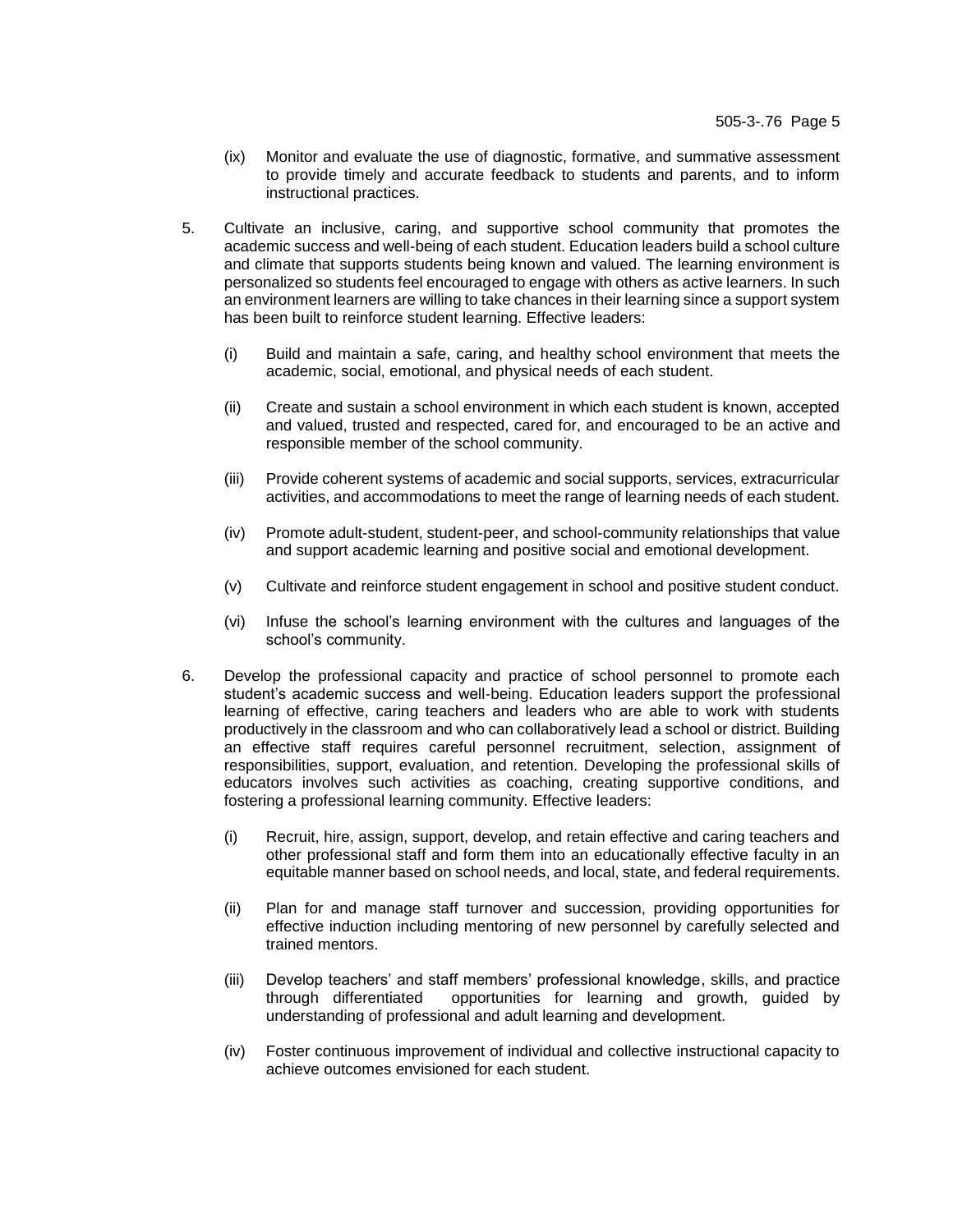- (v) Deliver actionable feedback about instruction and other professional practice through valid, research-anchored systems of supervision and evaluation to support the development of teachers' and staff members' knowledge, skills, and practice.
- (vi) Empower and motivate teachers and staff to the highest levels of professional practice and to continuous learning and improvement.
- (vii) Recognize the achievements of highly effective teachers and others by developing the capacity, opportunities, and support for teacher leadership and leadership from other members of the school.
- (viii) Promote the personal and professional health, well-being, and work-life balance of faculty and staff.
- (ix) Address their own learning and effectiveness through reflection, study and improvement, maintaining a healthy work-life balance.
- 7. Foster a professional community of teachers and other professional staff to promote each student's academic success and well-being. Education leaders promote each student's academic success and well-being by creating and supporting a professional community of teachers. Building a community of teachers and other professional staff includes creating effective workplace conditions, promoting collective engagement and responsibility, and mutual accountability. Creating professional communities of teachers and other professional staff includes job-embedded opportunities that promote collaborative examination of practice and focuses on improvement of programs and practices. Effective leaders:
	- (i) Foster supportive workplace conditions for teachers and other professional staff that promote effective professional development, practice, and student learning.
	- (ii) Empower and entrust teachers and staff with collective responsibility for meeting the academic, social, emotional, and physical needs of each student, pursuant to the mission, vision, and core values of the school.
	- (iii) Establish and sustain a professional culture of engagement and commitment to shared vision, goals, and objectives pertaining to the education of the whole child; high expectations for professional work; ethical and equitable practice; trust and open communication; collaboration, collective efficacy, and continuous individual and organizational learning and improvement.
	- (iv) Promote mutual accountability among teachers and other professional staff for each student's success and the effectiveness of the school as a whole.
	- (v) Develop and support open, productive, caring, and trusting working relationships among leaders, faculty, and staff to promote professional capacity and the improvement of practice.
	- (vi) Design and implement job-embedded and other opportunities for professional learning collaboratively with faculty and staff.
	- (vii) Provide roles, structures, opportunities, and norms to support collaborative examination of practice, collegial feedback, and collective learning.
	- (viii) Encourage faculty-initiated improvement of programs and practices.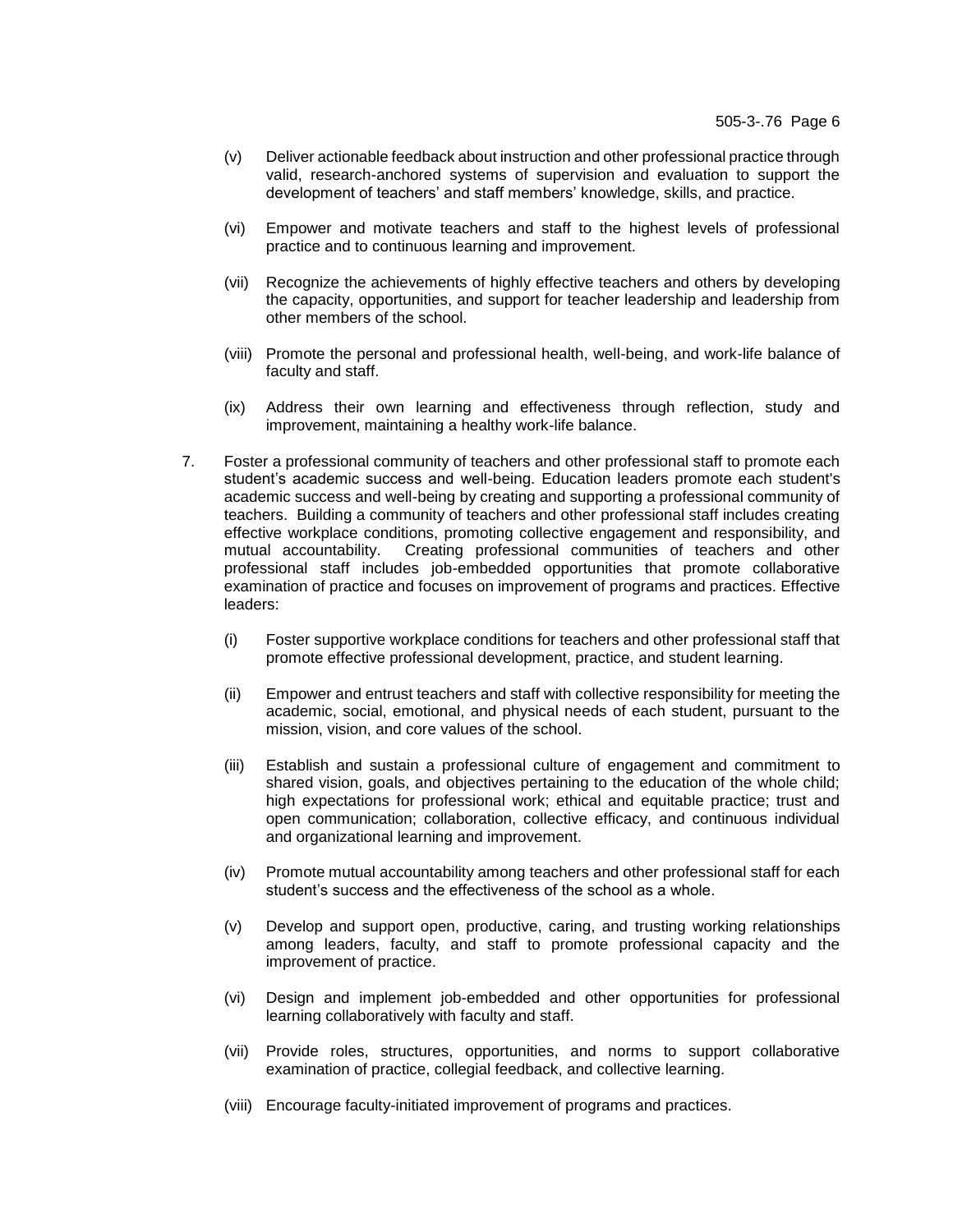- (ix) Use data, including student performance data, to evaluate the impact professional learning has on the faculty and staff, the school/district, and student learning.
- 8. Engage families and the community in meaningful, reciprocal, and mutually beneficial ways to promote each student's academic success and well-being. Education leaders build and sustain productive relationships with families and other community partners in the government, non-profit, and private sectors. They promote understanding, appreciation, and use of the community's diverse cultural, social, and intellectual resources. They communicate regularly and openly with families and community partners, and seek their input and support for continuous improvement efforts. Effective Leaders:
	- (i) Are approachable, accessible, and welcoming to all families and community members.
	- (ii) Create and sustain positive, collaborative, and productive relationships with families and the community for the benefit of students.
	- (iii) Engage in regular and open two-way communication with families and the community about the school, students, needs, challenges, and accomplishments.
	- (iv) Maintain a presence in the community to understand its strengths and needs, develop productive relationships, and engage its resources for the school.
	- (v) Create means for the school community to partner with families to support student learning in and out of school.
	- (vi) Build and sustain mutually beneficial productive partnerships with public and private sectors to share resources and promote school improvement and student learning.
	- (vii) Create an environment that values diversity, serves as a resource for families and the school community, and welcomes family engagement in school activities.
	- (viii) Understand, value, and employ the community's cultural, social, intellectual, and political resources to promote student learning and school improvement.
	- (ix) Advocate publicly for the needs and priorities of the school, district, students, families, and the community.
	- (x) Work with the community to collect and analyze data on economic, social, and other emerging issues that impact district and school planning, programs, and structures.
- 9. Manage school operations and resources to promote each student's academic success and well-being. Education leaders are responsible for the effective, efficient, equitable, and ethical management of schools and districts. Their responsibilities include garnering and allocating resources, monitoring and addressing internal and external regulatory requirements, developing organizational policies and practices, and other administrative duties that maintain the continued viability of the school or district. Effective leaders:
	- (i) Institute, manage, and monitor operations and administrative systems that promote the mission and vision of the school.
	- (ii) Strategically manage staff resources, assigning and scheduling teachers and staff to roles and responsibilities that optimize their professional capacity to address each student's learning needs.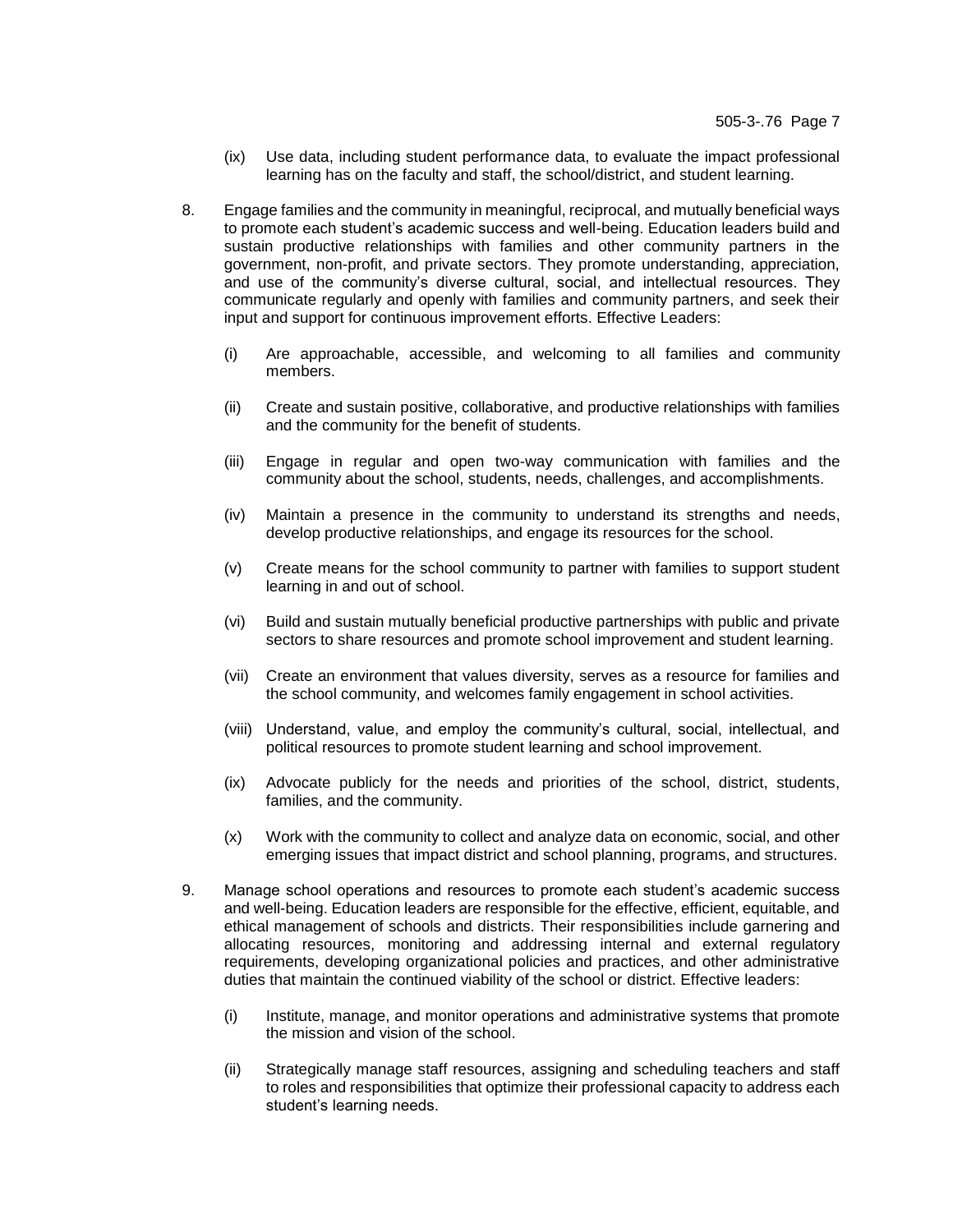- (iii) Seek, acquire, and manage fiscal, physical, and other resources to support curriculum, instruction, and assessment; student learning community; professional capacity and community; and family and community engagement.
- (iv) Are responsible, ethical, and accountable stewards of the school's monetary and nonmonetary resources, engaging in effective budgeting and accounting practices.
- (v) Protect teachers' and other staff members' work and learning from disruption.
- (vi) Employ technology to improve the quality and efficiency of operations and management.
- (vii) Develop and maintain data and communication systems to deliver actionable information for classroom and school improvement.
- (viii) Know, comply with, and help the school community understand local, state, and federal laws, rights, policies, and regulations to promote student success.
- (ix) Develop and manage relationships with feeder and connecting schools for enrollment management and curricular and instructional articulation.
- (x) Develop and manage productive relationships with the central office and school board.
- (xi) Develop and administer systems for fair and equitable management of conflict among students, faculty and staff, leaders, families, and community.
- (xii) Manage governance processes and internal and external politics toward achieving the school's mission and vision.
- 10. Act as agents of continuous improvement to promote each student's academic success and well-being. Educational leaders foster an environment among stakeholders where data are analyzed and used to continuously improve the academic and social success of the students, staff, and the community of learners. Leaders ensure a systematic and collaborative process that promotes a culture of school improvement and accountability. This plan, do, check, act process is created with input from all stakeholders. The leader uses current and relevant research and effectively gathers, analyzes, and interprets student data from multiple sources to promote a shared vision for instructional improvement that engages all stakeholders in decision-making that drives and sustains school improvement for each student. Effective leaders are willing to make difficult decisions and confront adverse situations to promote student academic success and wellbeing. Effective leaders:
	- (i) Use a systematic continuous improvement process to achieve the vision, fulfill the mission, and promote the core values of the school.
	- (ii) Create a continuous improvement culture within the school and community that promotes mutual commitment and accountability for student success.
	- (iii) Develop the capacity of staff to effectively lead strategic teams in a systematic process of school improvement.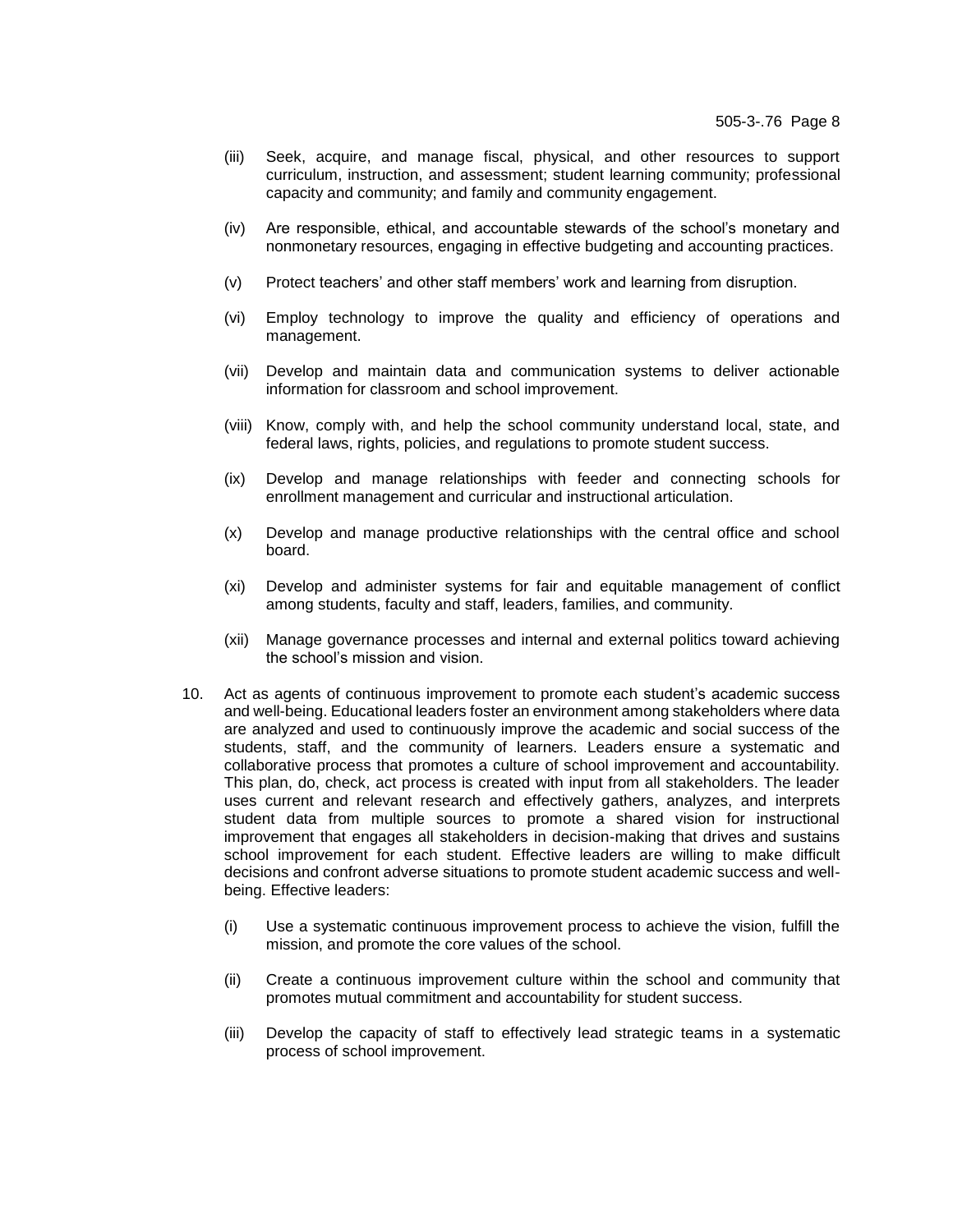- (iv) Employ situationally-appropriate strategies for improvement, including transformational and incremental, adaptive approaches and attention to different phases of implementation.
- (v) Build the capacity of staff to assess the value and applicability of emerging educational trends and the findings of research for school improvement.
- (vi) Develop systematic processes of data collection, management, and analysis to determine root causes and inform the decision-making process.
- (vii) Adopt a systems perspective ensuring alignment among improvement efforts and within all aspects of school organization, programs, and services.
- (viii) Manage uncertainty, risk, competing initiatives, and politics of change with courage and perseverance, providing support and encouragement, and openly communicating the need for, process for, and outcomes of improvement efforts.
- (ix) Develop and promote leadership among teachers and staff for inquiry, experimentation and innovation, and initiating and implementing improvement.
- (c) The Alternative Preparation for Educational Leadership program shall conform to the criteria for Georgia's alternative preparation option defined as a program that prepares the candidate holding the appropriate degree level for a professional leadership certificate. In addition to meeting the standards listed above, program requirements must include the following:
	- 1. Tier I Program Admission.
		- (i) Non-educator candidates seeking admission to a Tier I program must:
			- (I) Receive from a LUA an offer of employment and recommendation for admission to the program and assurance that the candidate is available onehalf day or more each day to work in a leadership position;
			- (II) Hold, at a minimum, a bachelor's degree from a GaPSC-accepted accredited college or university;
			- (III) Document five (5) or more years of successful leadership experience and related leadership training, preferably in an executive management, supervisory, or leadership role;
			- (IV) Provide references documenting evidence of successful performance in a leadership role;
			- (V) Exhibit professional leadership dispositions through an assessment, developed and/or adopted by the educator preparation provider; and
			- (VI) Provide evidence of experience in engaging employees in organizational development or professional learning opportunities.
		- (ii) Candidates currently employed as educators and seeking admission must:
			- (I) Receive the recommendation of a Georgia LUA for participation in the program and assurance that the candidate is available one-half day or more each day to work in a leadership position;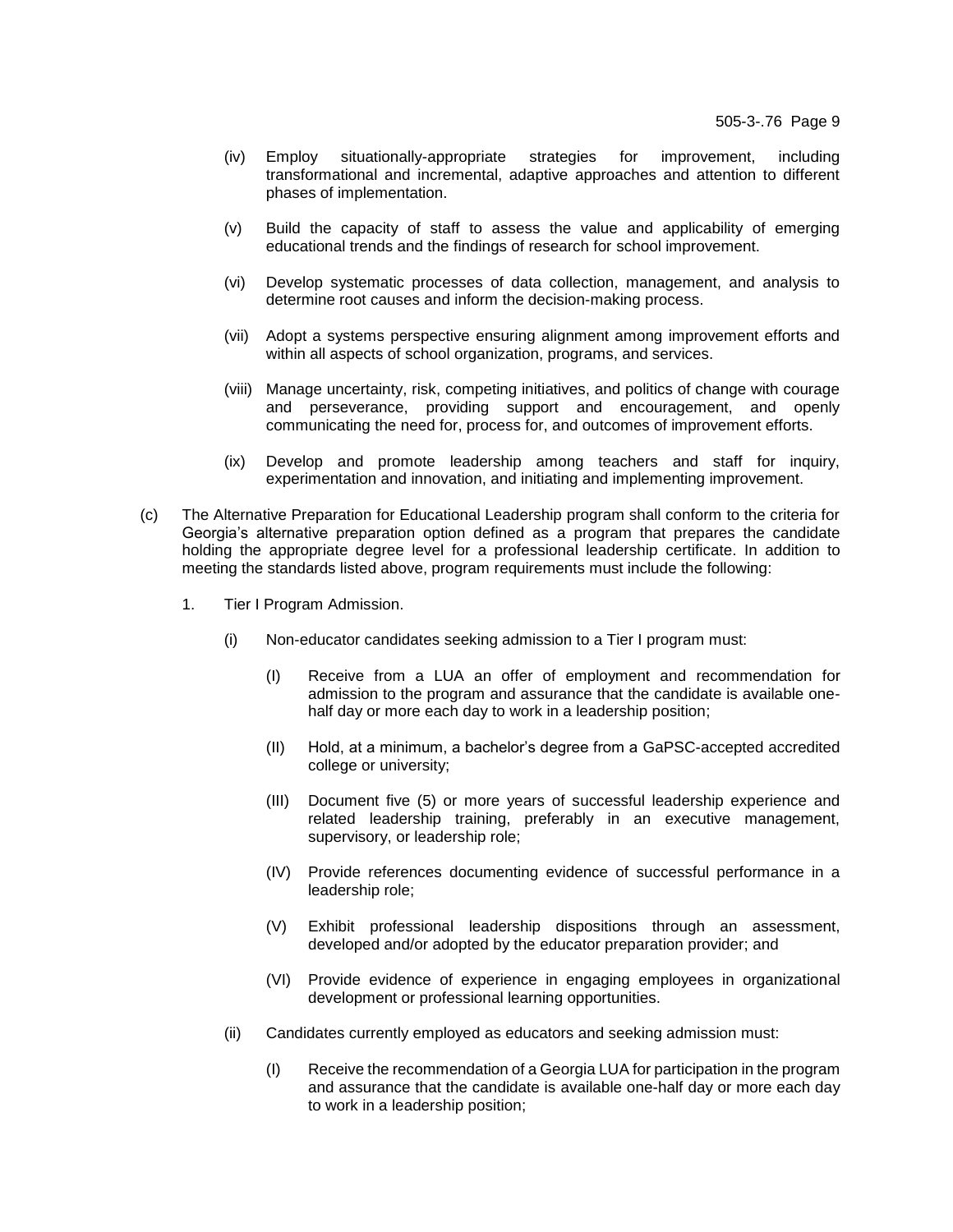- (II) Hold a GaPSC Level 5 or higher professional certificate; candidates who also have national board certification, the Teacher Leadership endorsement, Coaching or Teacher Support and Coaching endorsements are ideal.
- (III) Provide evidence of successful teacher leadership experience;
- (IV) Exhibit professional leadership dispositions through an assessment, developed and/or adopted by the educator preparation provider;
- (V) Provide evidence of experience in engaging colleagues in professional learning opportunities; and
- (VI) Provide evidence of successful teaching.
- (iii) Upon admission, candidates accepted into the Tier I Alternative Preparation program are issued a three (3) year non-renewable leadership certificate upon acceptance and request from the employing LUA, which may be converted to a professional leadership certificate when requirements are met.
- (iv) Candidates who enroll in a Tier I Alternative Preparation program must pass the Georgia Ethics for Educational Leadership Assessment prior to beginning program coursework.
- 2. Tier II Program Admission.
	- (i) Candidates must be employed in a leadership position in a LUA requiring professional performance-based leadership certification at Tier II.
	- (ii) In addition, practicing educators seeking admission must:
		- (I) Receive the recommendation of the employing LUA for participation in the program and assurance that the system will support the work of the candidate in the program;
		- (II) Hold a level 5 or higher Standard Professional Educational Leadership Tier I certificate or hold a valid, Standard Professional L certificate in Educational Leadership Tier II based on completion of a non- performance-based program; and
		- (III) Provide references documenting evidence of successful performance in a leadership position that requires Tier I leadership certification.
- 3. Alternative Preparation Program. All alternative preparation programs require structured supervision and guidance by a team of qualified mentors and coaches for a minimum of a twelve (12) month cycle during Tier I and a minimum of a twelve (12) month cycle during Tier II. The LUA shall provide a mentor with successful leadership experience at the Tier II level relative to the candidate being mentored. The alternative preparation program shall provide coaching by qualified individuals who demonstrate competencies in the knowledge, skills, and dispositions required for accomplished leadership. It is incumbent upon the program provider to ensure individuals providing developmental support (coach and mentor, for example) have successfully completed appropriate training as described in the guidelines.
- 4. The alternative preparation program shall develop a performance-based program addressing the following: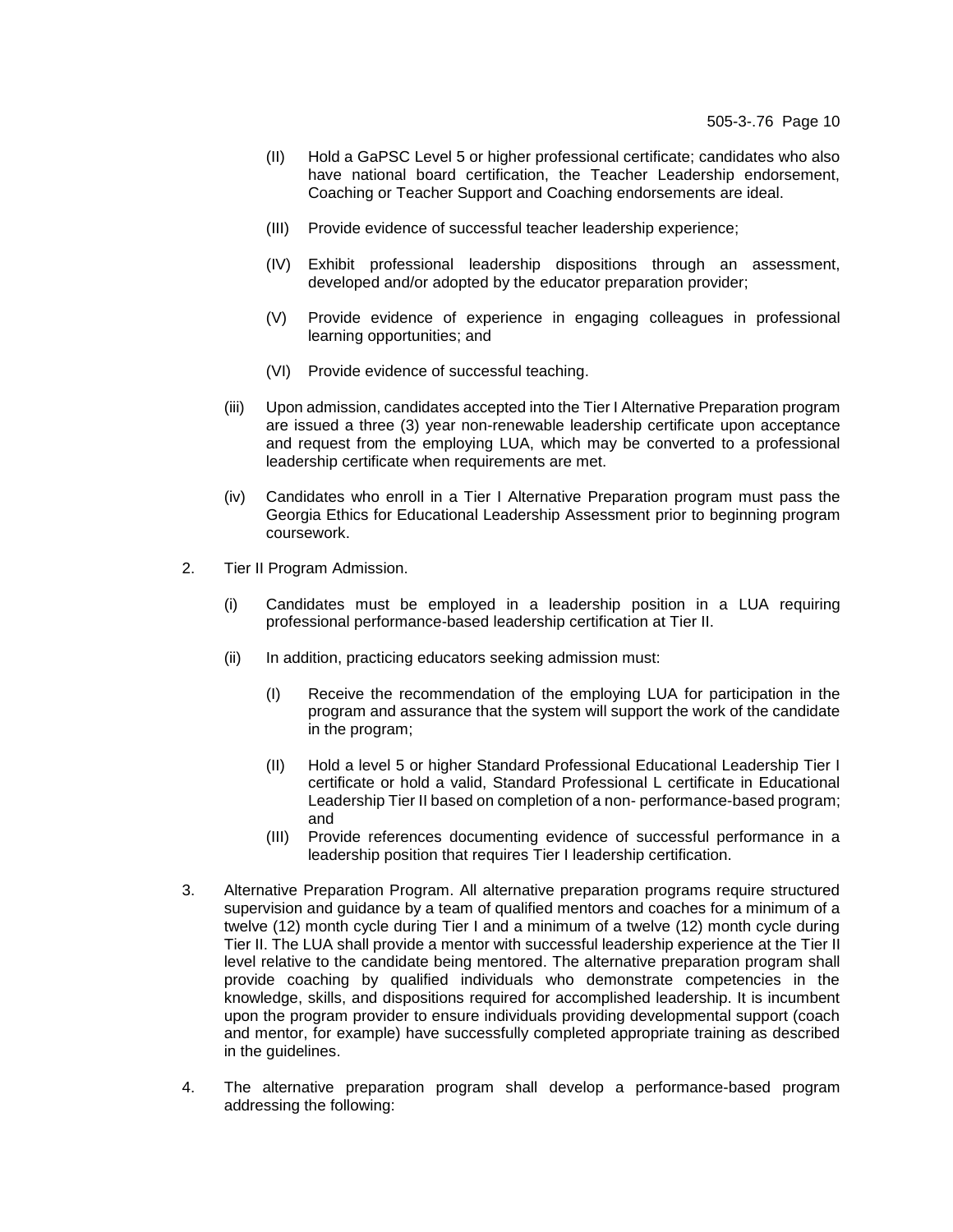- (i) Tier I Program.
	- (I) A Pre-Residency component shall address through courses, modules, seminars or other modes of content delivery, at a minimum school law, the Georgia Code of Ethics for Educators, and organizational leadership with a focus on teaching, learning, and using data in the school improvement process. The pre-residency educational leadership requirements are described in program approval documents submitted to the GaPSC as part of the program approval process for educator preparation programs;
	- (II) Residency requirements must be successfully completed while employed by a regionally accredited LUA or regionally accredited private school in a Tier I leadership position full-time or part-time, for at least a half day every day for a minimum of a twelve (12) month cycle. Residency requirements for Tier I include the following:
		- I. Candidates shall participate in carefully designed experiences in addition to completing appropriate coursework, during an extended residency [minimum of a twelve (12) month cycle], providing significant opportunities for candidates to apply the knowledge and guided practice to develop the skills and dispositions identified in the program standards through substantial, sustained, standards-based work in actual Tier I settings;
		- II. Candidates shall participate in a residency incorporating a continual assessment of candidate application of knowledge, skills, and leadership dispositions. Candidates' performances shall be planned and guided cooperatively by a candidate support team, throughout the program, to provide inclusion of appropriate opportunities to demonstrate knowledge, skills, and dispositions reflective of current leadership research and program standards. At a minimum, the candidate support team shall be composed of the candidate, a trained and qualified leadership coach, a P-12 school-based leader and/or LUA mentor/coach, and a supervisor from the approved program provider; and
		- III. The residency experiences shall provide candidates with substantial responsibilities that increase over time in amount and complexity, and involve direct interaction and involvement with appropriate staff, students, parents, and community leaders. The preponderance of experiences shall engage candidates in leading rather than observing or participating. Candidates shall demonstrate the ability to lead, facilitate, and make decisions as school leaders. Assessment of candidate performance shall be the responsibility of the approved program provider and shall include multiple formative and summative measures used throughout the residency to measure candidate progress in acquiring knowledge, demonstrating skills, and refining dispositions. Data from these assessments shall be shared with the candidate, instructors, mentors/coaches, and candidate support team in order to make informed decisions regarding candidate performance, program effectiveness, and EPP operations.
		- IV. Successful Tier I completers may choose to delay further participation in the program or may choose to apply to an approved college or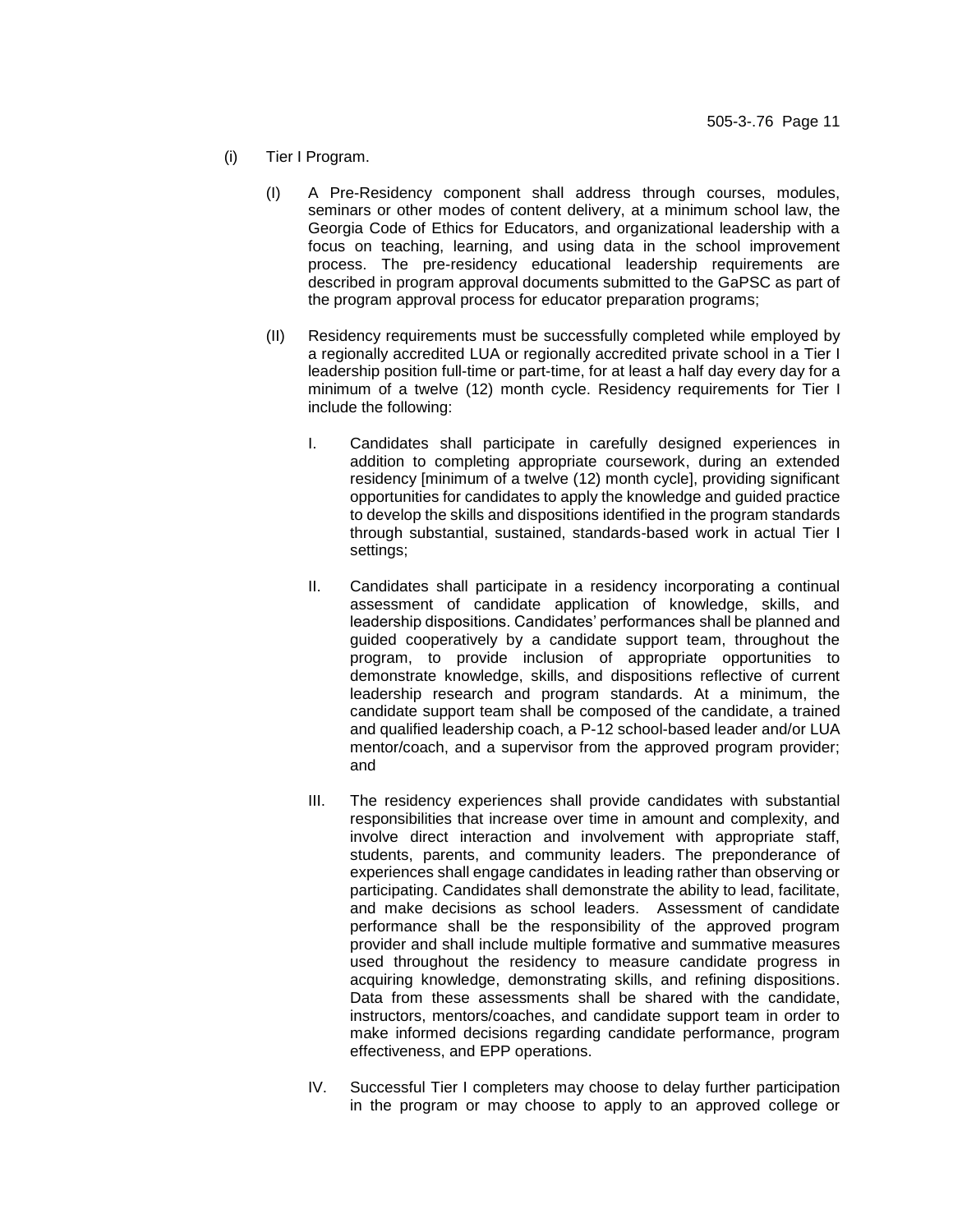university Educational Leadership program or continue to Tier II of the Alternative Preparation Educational Leadership program. Delaying further participation in the program may result in additional Tier II requirements as determined by the LUA and the program provider.

- V. Candidates who do not successfully complete the program may be counseled out of further participation by the Candidate Support Team. Candidates who fail to complete Tier I successfully cannot continue in a leadership position.
- (ii) Tier II Program.
	- (I) Alternative preparation program advanced residency requirements shall be completed while employed by a regionally accredited LUA or regionally accredited private school in a Tier II level leadership position full-time or parttime, for at least a half day every day for a minimum of a twelve (12) month cycle. Residency requirements for Tier II shall include the following:
	- (II) Candidates shall participate in performances developed by the candidate support team based on individual performance assessment data, during an extended residency [minimum of a twelve (12) month cycle], providing significant opportunities for candidates through guided practice to apply knowledge, develop skills, and refine dispositions identified in the program standards while engaged in substantial, sustained, standards-based work in actual P-12 school/ system settings;
	- (III) Candidates shall participate in a performance-based residency incorporating a continual assessment of candidate application of knowledge, skills, and leadership dispositions. Candidates' performances shall be planned and guided cooperatively by a candidate support team, throughout the program, to provide inclusion of appropriate opportunities to demonstrate knowledge, skills, and dispositions reflective of current leadership research and program standards. At a minimum, the candidate support team shall be composed of the candidate, a leadership coach, a P-12 school-based leader and/or LUA mentor/coach, and a supervisor from the approved program provider; and
	- (IV) The residency experiences shall provide candidates with substantial responsibilities that increase over time in amount and complexity, and involve direct interaction and involvement with appropriate staff, students, parents, and community leaders. The preponderance of experiences shall engage candidates in leading rather than observing or participating. Candidates shall demonstrate the ability to lead, facilitate, and make decisions as P-12 school leaders. Assessment of candidate performance shall be the responsibility of the approved program provider and will include multiple formative and summative measures used throughout the residency to measure candidate progress. Data from these assessments shall be shared with the candidate, instructors, mentors/coaches, and candidate support team in order to make informed decisions regarding candidate performance, program effectiveness, and EPP operations.
- 5. Upon admission, candidates accepted into the Tier II Alternative Preparation program are issued a three (3) year non-renewable leadership certificate upon acceptance and request from the employing LUA, which may be converted to a professional leadership certificate when requirements are met. If the Georgia Ethics for Educational Leadership Assessment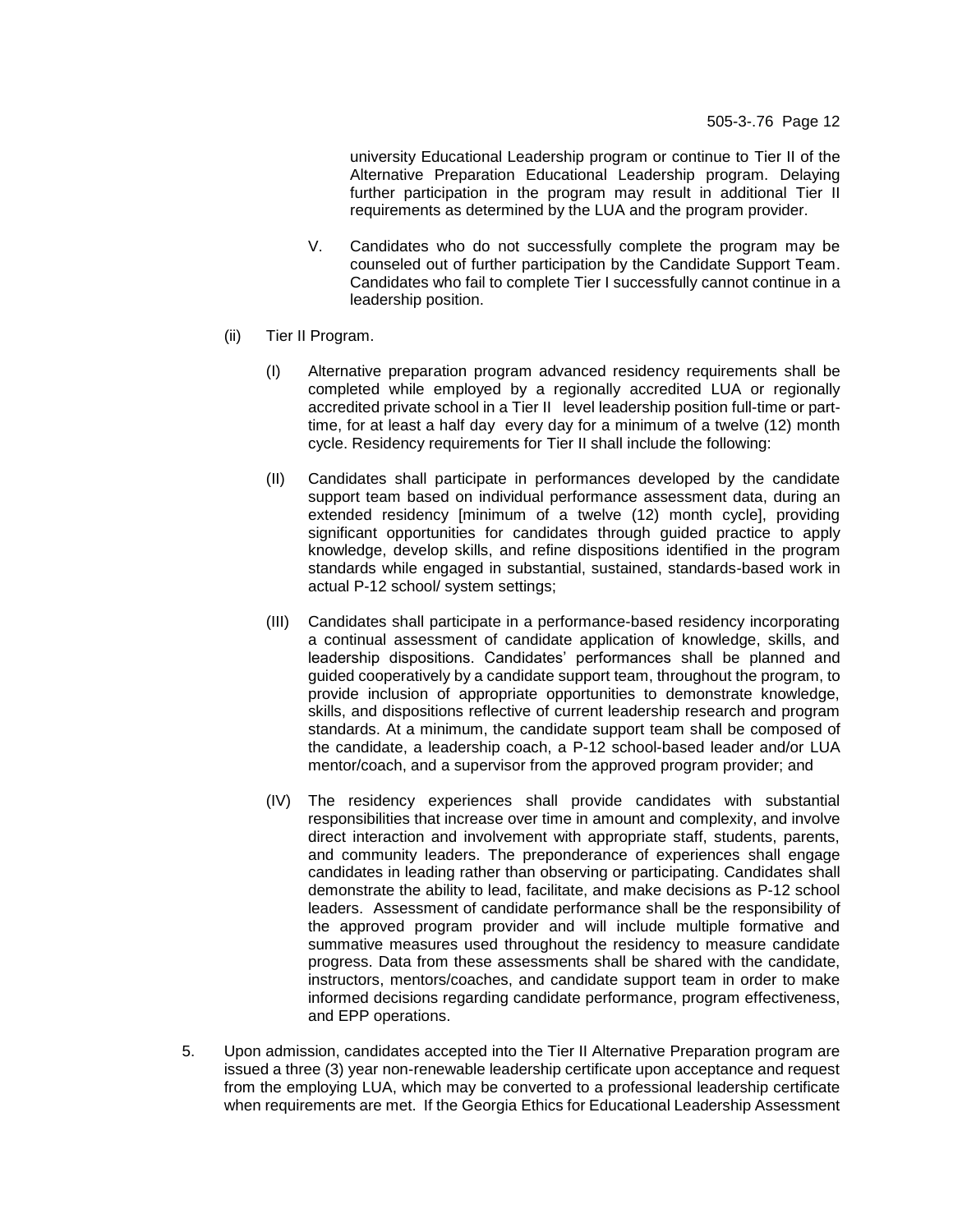was not passed upon enrollment in a Tier I program, it must be passed prior to beginning Tier II coursework. An educator working in a Tier II position who does not hold Tier I certification will be issued a Non-Renewable Professional certificate in each tier. If the Tier I certificate is converted to a Standard Professional certificate, the Non-Renewable Performance-Based Professional certificate in Educational Leadership – Tier II may be extended for an additional three (3) years. While in the program, candidates shall demonstrate continual progress.

- 6. Exit requirements for successful completion of the alternative preparation program at each tier shall provide the candidates an opportunity to demonstrate a foundation of knowledge, skills, and dispositions necessary for work in leadership positions in P-12 schools and LUAs. Requirements for each tier shall include the following:
	- (i) Successful defense of their leadership work before the candidate support team;
	- (ii) A successful evaluation of the candidate's performance by the superintendent or the superintendent's designee; and
	- (ii) A passing score on the GACE content assessment for educational leadership for Tier I candidates; for Tier II candidates, a passing score on the Georgia-approved leadership performance assessment.
- 7. Upon successful completion of all program exit requirements, the GaPSC-approved program provider shall notify the GaPSC that the candidate has met all program requirements and is qualified for a professional Performance-based Tier II certificate.
- 8. Continuous Improvement as Part of the Program Approval Process
	- (i) As part of the continuous improvement cycle required by GaPSC Program Approval Standards (2016), EPPs are advised to engage partner school districts in regularly reviewing program effectiveness. In addition, as a formative measure, EPPs are advised to engage in a mid-cycle review using peers and partners as reviewers; such reviews will have no regulatory consequences. Mid-cycle formative reviews will use a valid and reliable process such as *Quality Measures.*
- 9. This rule is accompanied by implementation guidelines, *Guidelines for EPPs: Alternative Preparation for Educational Leaders Programs*, providing an overview and guidance regarding program expectations, conditions for admission, pre-residency and residency requirements, coaching and mentoring responsibilities, guidance on establishing partnership agreements, elements pertaining to the defense of leadership work, support of new leaders during an induction period as described in the partnership agreement, and other pertinent information.
- 10. The program shall meet all requirements for EPPs as specified in [GaPSC Rule 505-3-.01,](https://www.gapsc.com/Rules/Current/EducatorPreparation/505-3-.01.pdf?dt=%3C%25#Eval()  [REQUIREMENTS AND STANDARDS FOR APPROVING EDUCATOR PREPARATION](https://www.gapsc.com/Rules/Current/EducatorPreparation/505-3-.01.pdf?dt=%3C%25#Eval()  [PROVIDERS AND EDUCATOR PREPARATION PROGRAMS.](https://www.gapsc.com/Rules/Current/EducatorPreparation/505-3-.01.pdf?dt=%3C%25#Eval()

**(4) Eligible Program Providers**. The Alternative Preparation for Educational Leadership program may be proposed by any GaPSC-approved EPP that can verify, through the program approval process, the ability to provide an alternative preparation program complying with the definitions, standards, and requirements of the Alternative Preparation for Educational Leadership program as delineated in this rule and accompanying guidelines. The eligible provider shall create a preparation program for both Tier I and Tier II; a provider is not required to offer a Tier II program. All new requests for approval of an alternative preparation program from a GaPSC-approved educator preparation provider shall indicate the provider's